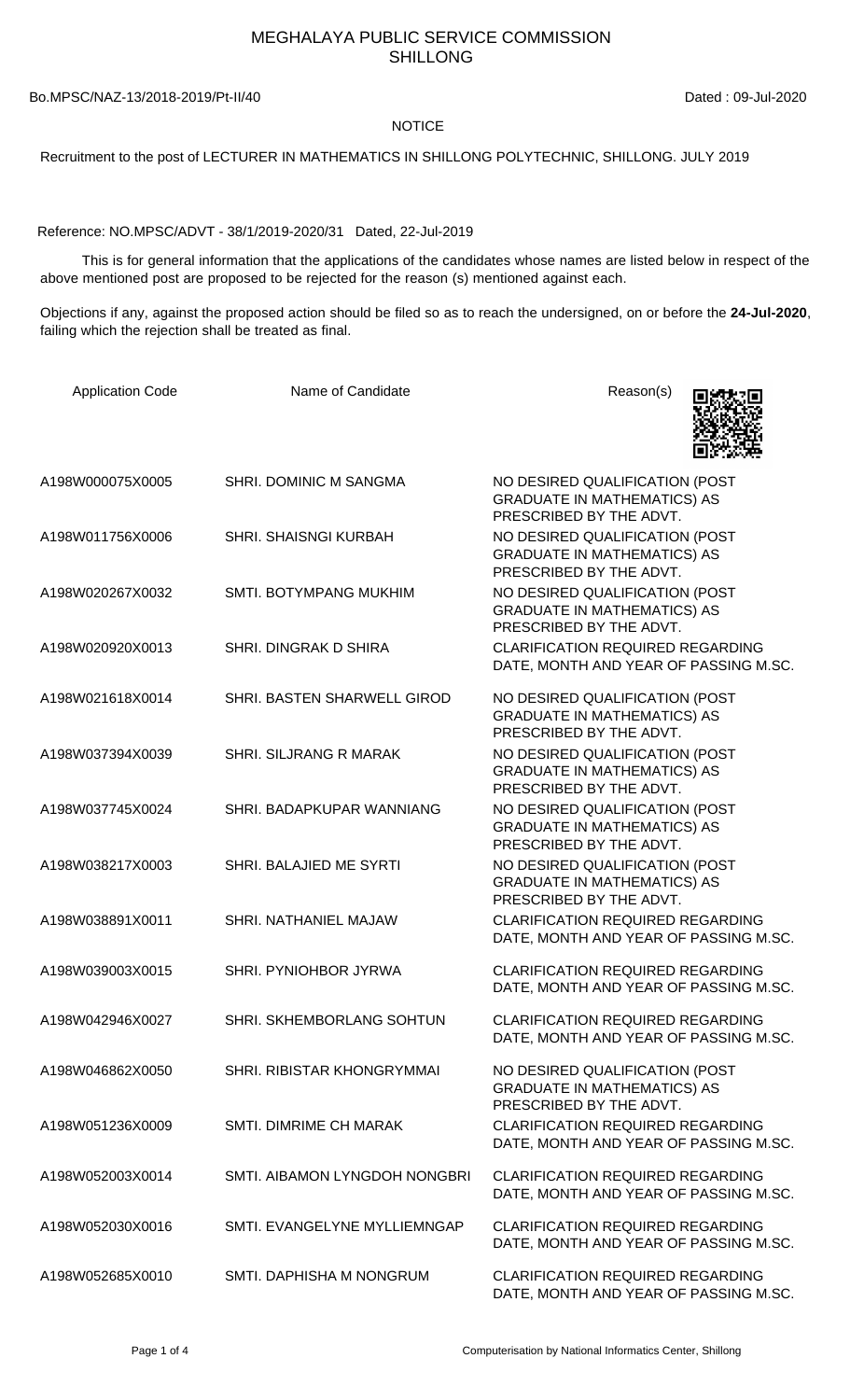Name of Candidate **Reason(s)** 



|                  |                                              | LET DE CHOMPARE                                                                                 |
|------------------|----------------------------------------------|-------------------------------------------------------------------------------------------------|
| A198W055232X0019 | SMTI. EBORMIKA LAW                           | NO DESIRED QUALIFICATION (POST<br><b>GRADUATE IN MATHEMATICS) AS</b><br>PRESCRIBED BY THE ADVT. |
| A198W059802X0022 | SMTI. ISABELL KHYLLEP                        | NO DESIRED QUALIFICATION (POST<br><b>GRADUATE IN MATHEMATICS) AS</b><br>PRESCRIBED BY THE ADVT. |
| A198W064319X0005 | SMTI. DIAMOND KHARKONGOR                     | <b>CLARIFICATION REQUIRED REGARDING</b><br>DATE, MONTH AND YEAR OF PASSING M.SC.                |
| A198W064457X0012 | SHRI. BANKYRSOILANG MAWTHOH                  | <b>CLARIFICATION REQUIRED REGARDING</b><br>DATE, MONTH AND YEAR OF PASSING M.SC.                |
| A198W064955X0010 | SHRI. SHEN PRAYER MARNGAR                    | NO DESIRED QUALIFICATION (POST<br><b>GRADUATE IN MATHEMATICS) AS</b><br>PRESCRIBED BY THE ADVT. |
| A198W066558X0005 | SHRI. DONKUPAR DKHAR                         | <b>CLARIFICATION REQUIRED REGARDING</b><br>DATE, MONTH AND YEAR OF PASSING M.SC.                |
| A198W066806X0025 | SHRI. RICKSCHILL R. MARAK                    | <b>CLARIFICATION REQUIRED REGARDING</b><br>DATE, MONTH AND YEAR OF PASSING M.SC.                |
| A198W075133X0017 | SHRI. MEBANTEILANG LYNGDOH<br><b>NONGBRI</b> | NO DESIRED QUALIFICATION (POST<br><b>GRADUATE IN MATHEMATICS) AS</b><br>PRESCRIBED BY THE ADVT. |
| A198W076374X0004 | SHRI. KYNTIEWBORLANG<br><b>SYIEMIONG</b>     | NO DESIRED QUALIFICATION (POST<br><b>GRADUATE IN MATHEMATICS) AS</b><br>PRESCRIBED BY THE ADVT. |
| A198W076386X0007 | SHRI. MARSHALL KHARUMNUID                    | NO DESIRED QUALIFICATION (POST<br><b>GRADUATE IN MATHEMATICS) AS</b><br>PRESCRIBED BY THE ADVT. |
| A198W081496X0014 | SMTI. SHERRYLIN NONGKYNRIH                   | <b>CLARIFICATION REQUIRED REGARDING</b><br>DATE, MONTH AND YEAR OF PASSING M.SC.                |
| A198W081836X0015 | <b>SMTI. BAWANSUK WAHLANG</b>                | NO DESIRED QUALIFICATION (POST<br><b>GRADUATE IN MATHEMATICS) AS</b><br>PRESCRIBED BY THE ADVT. |
| A198W082088X0005 | SHRI. DONBOKLANG WARBAH                      | NO DESIRED QUALIFICATION (POST<br><b>GRADUATE IN MATHEMATICS) AS</b><br>PRESCRIBED BY THE ADVT. |
| A198W085049X0005 | SMTI. MEGAKORDOR RANI                        | NO DESIRED QUALIFICATION (POST<br><b>GRADUATE IN MATHEMATICS) AS</b><br>PRESCRIBED BY THE ADVT. |
| A198W085747X0005 | SHRI. BAIOHISHISHA SARUBAI                   | <b>CLARIFICATION REQUIRED REGARDING</b><br>DATE, MONTH AND YEAR OF PASSING M.SC.                |
| A198W086026X0026 | SHRI. LAPJINGPYNDAP SUTING                   | NO DESIRED QUALIFICATION (POST<br><b>GRADUATE IN MATHEMATICS) AS</b><br>PRESCRIBED BY THE ADVT. |
| A198W086707X0006 | SHRI. CYRILLE COGGAN WAR                     | NO DESIRED QUALIFICATION (POST<br><b>GRADUATE IN MATHEMATICS) AS</b><br>PRESCRIBED BY THE ADVT. |
| A198W095458X0003 | <b>SHRI. SURAJ PANDEY</b>                    | NO DESIRED QUALIFICATION (POST<br><b>GRADUATE IN MATHEMATICS) AS</b><br>PRESCRIBED BY THE ADVT. |
| A198W096746X0012 | <b>SHRI. ANICKY SUCHIANG</b>                 | NO DESIRED QUALIFICATION (POST<br><b>GRADUATE IN MATHEMATICS) AS</b><br>PRESCRIBED BY THE ADVT. |
| A198W299696X0003 | SHRI. BABIT KUPAR MAIROM                     | <b>CLARIFICATION REQUIRED REGARDING</b><br>DATE, MONTH AND YEAR OF PASSING M.SC.                |
| A198W302233X0004 | SHRI. JIEDBUROM KHARKRANG                    | <b>CLARIFICATION REQUIRED REGARDING</b><br>DATE, MONTH AND YEAR OF PASSING M.SC.                |
| A198W302285X0002 | SMTI. BANDA MARY PYNGROPE                    | NO DESIRED QUALIFICATION (POST<br><b>GRADUATE IN MATHEMATICS) AS</b><br>PRESCRIBED BY THE ADVT. |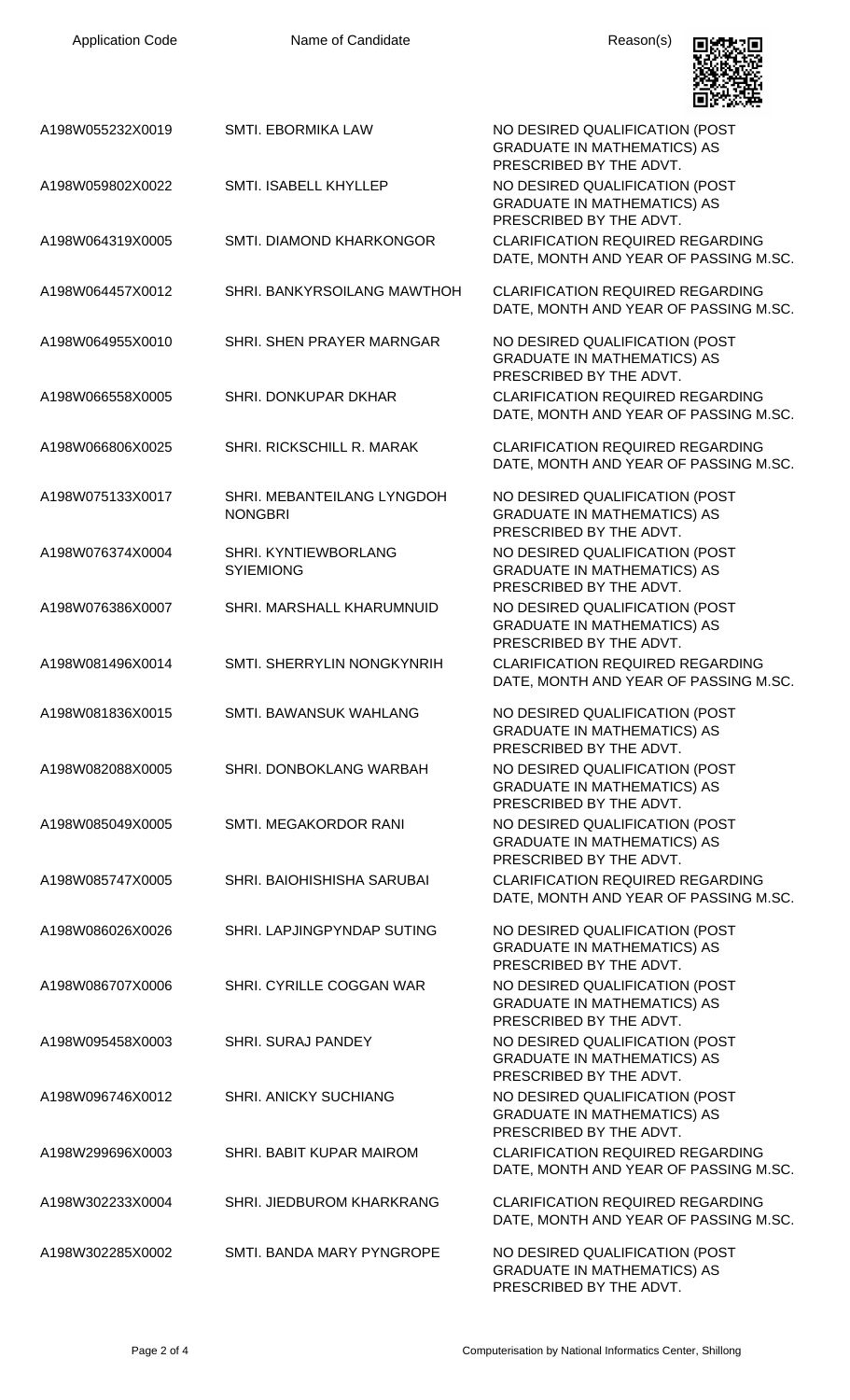

|                  |                                          | 回游戏语                                                                                              |
|------------------|------------------------------------------|---------------------------------------------------------------------------------------------------|
| A198W303209X0001 | <b>SHRI. MITHUN RISHI</b>                | OVERAGED/NO DESIRED QUALIFICATION<br>(POST GRADUATE IN MATHEMATICS) AS<br>PRESCRIBED BY THE ADVT. |
| A198W303366X0002 | SHRI. RAJESH PRASAD                      | <b>OVERAGED</b>                                                                                   |
| A198W304137X0007 | SHRI, CHUANCHI DONASA A<br><b>SANGMA</b> | NO DESIRED QUALIFICATION (POST<br><b>GRADUATE IN MATHEMATICS) AS</b><br>PRESCRIBED BY THE ADVT.   |
| A198W304399X0004 | SHRI. CRESCENDO CH MARAK                 | <b>CLARIFICATION REQUIRED REGARDING</b><br>DATE, MONTH AND YEAR OF PASSING M.SC.                  |
| A198W305246X0001 | SMTI. SENBITHA CHISIN SANGMA             | NO DESIRED QUALIFICATION (POST<br><b>GRADUATE IN MATHEMATICS) AS</b><br>PRESCRIBED BY THE ADVT.   |
| A198W305503X0001 | SMTI. DAFFI CHELSEA MAJAW                | NO DESIRED QUALIFICATION (POST<br><b>GRADUATE IN MATHEMATICS) AS</b><br>PRESCRIBED BY THE ADVT.   |
| A198W305849X0008 | SHRI. SHILLING LANGSTANG                 | NO DESIRED QUALIFICATION (POST<br><b>GRADUATE IN MATHEMATICS) AS</b><br>PRESCRIBED BY THE ADVT.   |
| A198W306078X0007 | SHRI. SENGANGKU CH MOMIN                 | <b>CLARIFICATION REQUIRED REGARDING</b><br>DATE, MONTH AND YEAR OF PASSING M.SC.                  |
| A198W306851X0002 | SMTI. ORNELLIA D SANGMA                  | <b>CLARIFICATION REQUIRED REGARDING</b><br>DATE, MONTH AND YEAR OF PASSING M.SC.                  |
| A198W306945X0008 | SMTI. YVE TESSIE GARREY MOMIN            | NO DESIRED QUALIFICATION (POST<br><b>GRADUATE IN MATHEMATICS) AS</b><br>PRESCRIBED BY THE ADVT.   |
| A198W306977X0002 | SHRI. AKSHAY GOEL                        | NO DESIRED QUALIFICATION (POST<br><b>GRADUATE IN MATHEMATICS) AS</b><br>PRESCRIBED BY THE ADVT.   |
| A198W308141X0001 | SHRI. PYNSHLUR PALIAR                    | CLARIFICATION REQUIRED REGARDING<br>DATE, MONTH AND YEAR OF PASSING M.SC.                         |
| A198W308156X0003 | SMTI. SEMILUX KOKSI SANGMA               | NO DESIRED QUALIFICATION (POST<br><b>GRADUATE IN MATHEMATICS) AS</b><br>PRESCRIBED BY THE ADVT.   |
| A198W308524X0007 | SHRI. TEISUK LANG CHYNE                  | NO DESIRED QUALIFICATION (POST<br><b>GRADUATE IN MATHEMATICS) AS</b><br>PRESCRIBED BY THE ADVT.   |
| A198W308568X0005 | SHRI. HELPME SHADAP                      | NO DESIRED QUALIFICATION (POST<br><b>GRADUATE IN MATHEMATICS) AS</b><br>PRESCRIBED BY THE ADVT.   |
| A198W310082X0009 | SHRI. EVERDITH K MARAK                   | NO DESIRED QUALIFICATION (POST<br><b>GRADUATE IN MATHEMATICS) AS</b><br>PRESCRIBED BY THE ADVT.   |
| A198W313433X0003 | SHRI. ASHISH KUMAR PANDEY                | <b>OVERAGED</b>                                                                                   |
| A198W313791X0003 | SHRI. OBINSTAR WARTDE                    | NO DESIRED QUALIFICATION (POST<br><b>GRADUATE IN MATHEMATICS) AS</b><br>PRESCRIBED BY THE ADVT.   |
| A198W315830X0004 | <b>SMTI. MAIAKINI BAREH</b>              | NO DESIRED QUALIFICATION (POST<br><b>GRADUATE IN MATHEMATICS) AS</b><br>PRESCRIBED BY THE ADVT.   |
| A198W316275X0010 | SHRI. JASENGKHAR MENDRA<br><b>MOMIN</b>  | NO DESIRED QUALIFICATION (POST<br><b>GRADUATE IN MATHEMATICS) AS</b><br>PRESCRIBED BY THE ADVT.   |
| A198W317235X0001 | SHRI. LAST JOHN PAKMA                    | <b>CLARIFICATION REQUIRED REGARDING</b><br>DATE, MONTH AND YEAR OF PASSING M.SC.                  |
| A198W317552X0030 | SHRI. ATLANTA D SHIRA                    | <b>CLARIFICATION REQUIRED REGARDING</b><br>DATE, MONTH AND YEAR OF PASSING M.SC.                  |